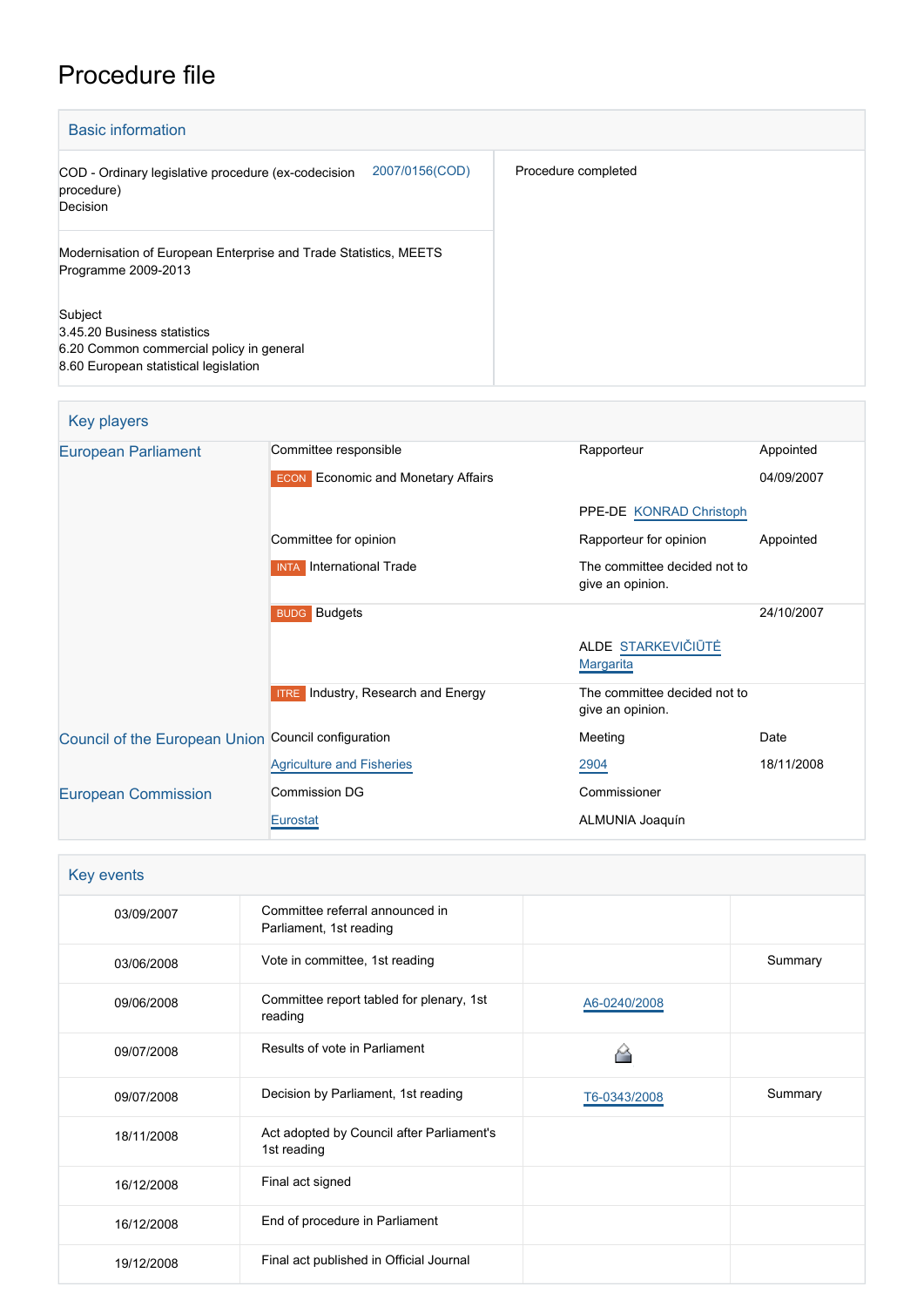| <b>Technical information</b> |                                                                |
|------------------------------|----------------------------------------------------------------|
| Procedure reference          | 2007/0156(COD)                                                 |
| Procedure type               | COD - Ordinary legislative procedure (ex-codecision procedure) |
| Procedure subtype            | Legislation                                                    |
| Legislative instrument       | Decision                                                       |
| Legal basis                  | EC Treaty (after Amsterdam) EC 285                             |
| Stage reached in procedure   | Procedure completed                                            |
| Committee dossier            | ECON/6/52283                                                   |

#### Documentation gateway

| Legislative proposal                                               |             | COM(2007)0433  | 19/07/2007 | EC  | Summary |
|--------------------------------------------------------------------|-------------|----------------|------------|-----|---------|
| Committee draft report                                             |             | PE402.742      | 05/03/2008 | EP  |         |
| Amendments tabled in committee                                     |             | PE404.682      | 07/04/2008 | EP  |         |
| Committee opinion                                                  | <b>BUDG</b> | PE400.623      | 08/04/2008 | EP  |         |
| Committee report tabled for plenary, 1st<br>reading/single reading |             | A6-0240/2008   | 09/06/2008 | EP  |         |
| Text adopted by Parliament, 1st<br>reading/single reading          |             | T6-0343/2008   | 09/07/2008 | EP  | Summary |
| Commission response to text adopted in<br>plenary                  |             | SP(2008)4891   | 27/08/2008 | EC  |         |
| Draft final act                                                    |             | 03663/2008/LEX | 16/12/2008 | CSL |         |
| Follow-up document                                                 |             | COM(2010)0813  | 11/01/2011 | EC  | Summary |
| Follow-up document                                                 |             | COM(2011)0859  | 07/12/2011 | EC  | Summary |
| Follow-up document                                                 |             | COM(2012)0699  | 27/11/2012 | EC  | Summary |
| Follow-up document                                                 |             | COM(2014)0444  | 03/07/2014 | EC  | Summary |

#### Additional information

| National parliaments | <b>IPEX</b>    |
|----------------------|----------------|
| European Commission  | <b>EUR-Lex</b> |

#### Final act

 [Decision 2008/1297](https://eur-lex.europa.eu/smartapi/cgi/sga_doc?smartapi!celexplus!prod!CELEXnumdoc&lg=EN&numdoc=32008D1297) [OJ L 340 19.12.2008, p. 0076](https://eur-lex.europa.eu/JOHtml.do?uri=OJ:L:2008:340:SOM:EN:HTML) Summary

## Modernisation of European Enterprise and Trade Statistics, MEETS Programme 2009-2013

PURPOSE: to establish a programme for the Modernisation of European Enterprise and Trade Statistics (the "MEETS Programme").

PROPOSED ACT: Decision of the European Parliament and of the Council.

CONTENT: business and trade statistics are faced with major challenges in the coming years: the strong integration of world markets is changing the structure of the economy and also European integration is progressing further. Statistics have to react to these trends and have to describe new phenomena. At the same time, the administrative burden on businesses must be reduced. These two challenges are not contradictory to each other. The need for new types of indicators can go hand in hand with efforts to modernise the production system. New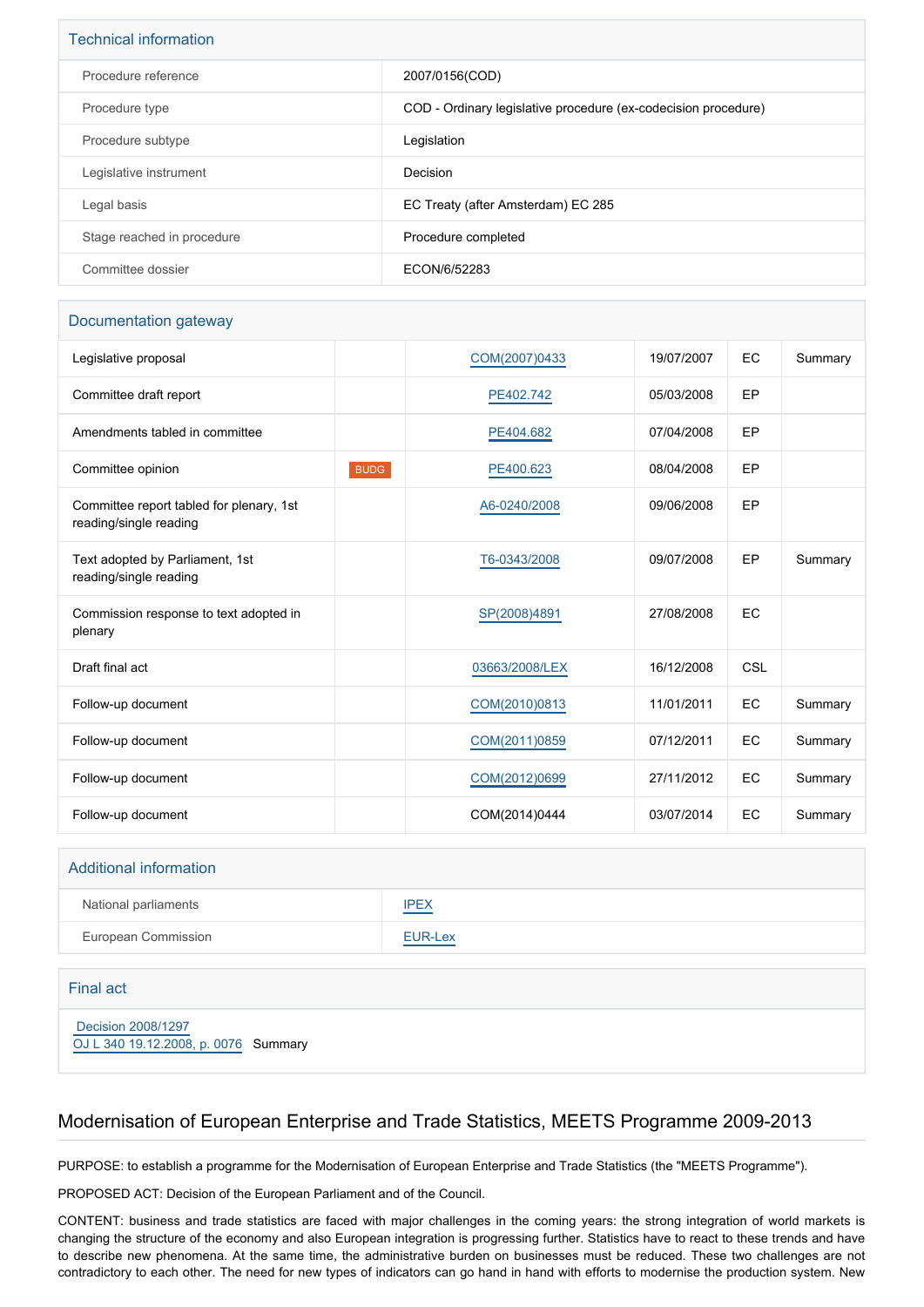types of indicators providing the required information could be obtained by using new sources of information and by linking already existing types of business statistics without the necessity to increase the reporting burden on the enterprises. However, investment is needed to exploit the potential synergies efficiently, and this is the main reason for this programme. The programme has four general objectives, and a set of actions will be implemented under each objective.

The general objectives are as follows:

Objective 1: to develop target sets of indicators and to review priorities. Actions under this heading involve the development of new areas and the identification of areas of lesser importance. Target sets of indicators need to be defined and underpinned by methodological agreements, so that comparable data might be produced. Furthermore, a changing environment does not only create new requirements, but also the need for a permanent review of old requirements.

Objective 2: to achieve a streamlined framework of business related statistics. Actions under this heading include the development of statistics on enterprise groups, and European surveys to minimise the burden on business. The proposal states that efforts are needed to enforce the integration of concepts and methods in business statistics. In addition, the focus might shift from a national perspective to a European perspective. This integration will include: co-ordination of the legal acts, harmonisation of the methodologies, work on the further integration and linking of statistical classifications, work on the further integration and linking of business registers and related sources, the appropriate inclusion of multinational enterprise groups into the business register and the set up of the reporting on multinational enterprise groups.

Objective 3: to support the implementation of a more efficient way of collecting data. Actions under this heading include making better use of data that already exist in the statistical system, including the possibility of estimates; making better use of data that already exist in the economy; and developing tools for the more efficient extraction, transmission and processing of data. By either integrating all collected data into a single system, or by techniques of micro-data linking, a much more effective use of already existing information will be possible. The second pillar of the reform of the production system is the support of the use of administrative data. Governments collect quite a number of data for all kinds of purposes, such as tax reasons, and labour market policy. It would be highly efficient if statistical offices did not need to collect the same data again. However, a considerable effort is needed to guarantee data quality, since the administrative data are often not available in the form needed. It is important, too, to ensure that data that is still required may be obtained easily from company accounts. The harmonisation of accounting standards will help to achieve this target. Lastly, standard estimation techniques have to be developed to lessen the burden on business wherever possible, e.g. these techniques could be applied to estimate the information needed for the SMEs, without burdening them. To provide comparable data, a set of standards and conventions is necessary.

Objective 4: to modernise and simplify statistics on trade in goods between Member States (?Intrastat?). Actions under this heading include harmonisation of methods to improve quality under a simplified Intrastat system; better use of administrative data; and improving and facilitating the data exchange for Intrastat. Simplifications to the Intrastat system will continue to be carried out along traditional lines (thresholds, ICT improvements, nomenclatures etc.). Furthermore, the potential of switching to a single flow system will be investigated. This could reduce the burden considerably, while at the same time maintaining the most important information. To make sure that such a transition is carried out in the most effective way and that the quality of statistical information is ensured, a careful steering of this transition is needed. The effects of such a change and its full implementation in Member States should therefore also be one of the objectives of the new programme.

The MEETS Programme will start on 1 July 2008 and end on 31 December 2013.

The financial framework for the implementation of the programme for the period 2008-2013 is set at EUR 42.50 million.

## Modernisation of European Enterprise and Trade Statistics, MEETS Programme 2009-2013

The Committee on Economic and Monetary Affairs adopted the report by Christoph KONRAD (EPP-ED, DE), amending, under 1<sup>st</sup> reading of the codecision procedure, the proposal for a decision of the European Parliament and of the Council on a Programme for the Modernisation of European Enterprise and Trade Statistics (MEETS).

The main amendments are as follows:

- in order to simplify statistical requirements and to reduce the response burden, MEPs consider that regular reviews of priorities should be conducted in close cooperation with Member States in order to identify areas and characteristics which have lost priority and consequently can be deleted from the legal requirements;
- in a changing economic environment, MEPs stress that it is important to define, in close cooperation with Member States, priority areas for statistics like globalisation and entrepreneurship and to agree at a Community level on a target set of indicators for each of the priority areas. Those indicators need to be harmonised with international statistics to the extent possible;
	- according to MEPs, the MEETS Programme shall start on 1 January 2009 (instead of 1 July 2008) and shall aim to:
		- 1. review priorities and to develop target sets of indicators for new areas; (objective 1);
		- 2. achieve a streamlined framework of business related statistics; (objective 2);
		- 3. support the implementation of a more efficient way of producing business and trade statistics; (objective 3);
		- 4. modernise the data collection system on trade in goods between Member States (hereinafter referred to as Intrastat); (objective 4);
- by 31 December 2010 at the latest, and thereafter on an annual basis until 2013, the Commission shall submit to the European Parliament and the Council a report on the implementation of the MEETS Programme.

## Modernisation of European Enterprise and Trade Statistics, MEETS Programme 2009-2013

The European Parliament adopted, by 664 votes to 10 with 15 abstentions, a legislative resolution amending the proposal for a decision of the European Parliament and of the Council on a Programme for the Modernisation of European Enterprise and Trade Statistics (MEETS). The report had been tabled for consideration in plenary by Christoph KONRAD (EPP-ED, DE), on behalf of the Committee on Economic and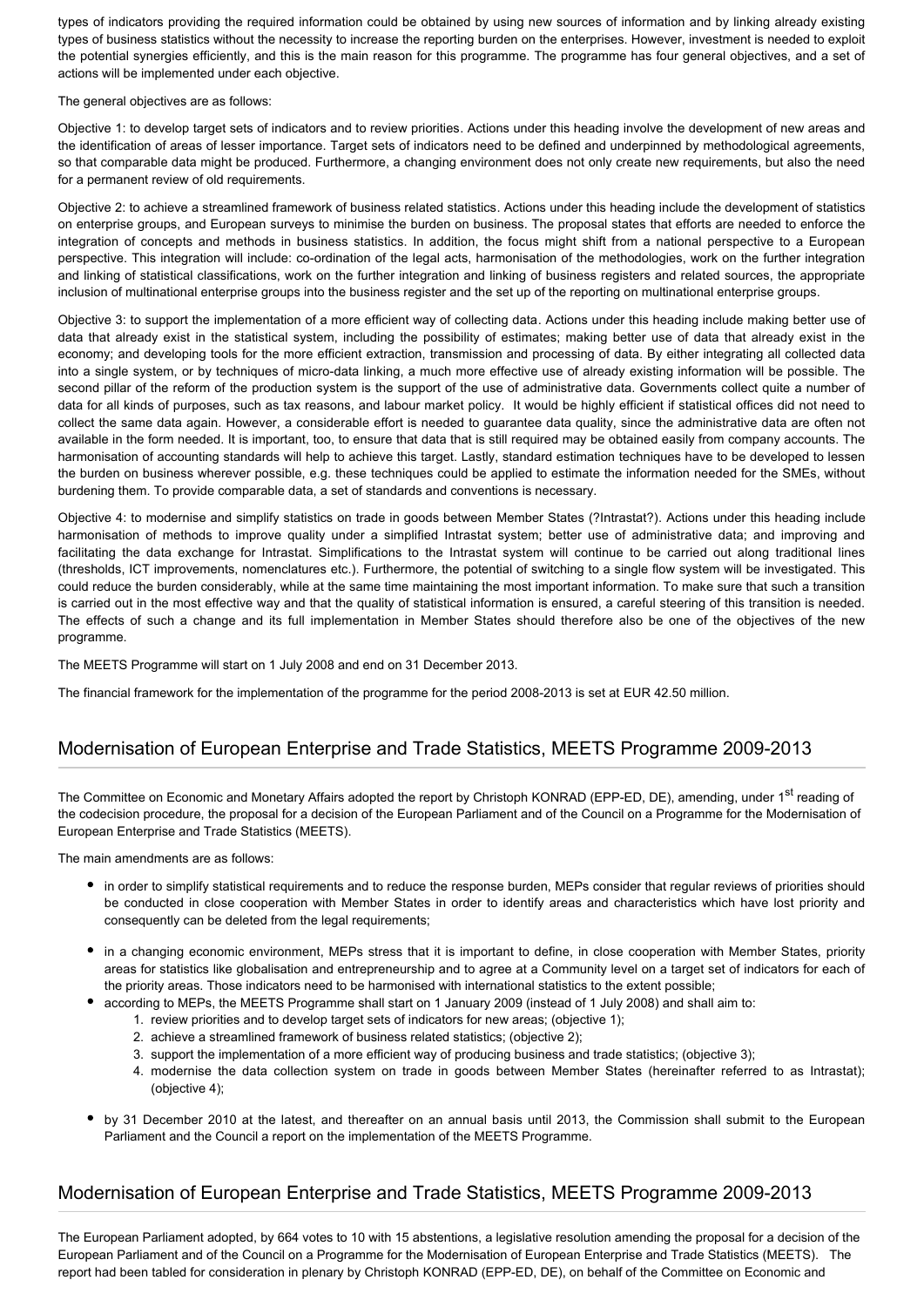Monetary Affairs. The amendments were the result of a compromise between Parliament and Council.

The main amendments - adopted under the 1st reading of the codecision procedure - were as follows:

Duration: the MEETS Programme shall start on 1 January 2009 and shall end on 31 December 2013.

Objectives: the Programme will aim to:

- review priorities and to develop target sets of indicators for new areas; (objective 1);
- achieve a streamlined framework of business related statistics; (objective 2);
- support the implementation of a more efficient way of producing enterprise and trade statistics; (objective 3);
- modernise the data collection system on trade in goods between Member States (Intrastat); (objective 4);

Actions: actions under objective 1 will include identifying areas of lesser importance and developing new areas. With regard to identifying areas of lesser importance, the amended Annex states that in a changing world, statistical needs will be reviewed periodically as not only new statistical needs emerge, but other needs become less important and even obsolete. Regular reviews of priorities will therefore be conducted in close cooperation with Member States in order to identify areas and characteristics which have lost priority and consequently can be deleted from the legal requirements. Those reviews, aiming to simplify statistical requirements and reduce the response burden, may require external studies to be launched by the Commission.

With regard to new areas, the Annex notes that in a changing economic environment, it is important to define priority areas for statistics, like trade in services, globalisation and entrepreneurship, and to agree at Community level on a target set of indicators for each of the priority areas. Those indicators need to be harmonised with international statistics to the extent possible. The statistics have to be compiled in an efficient way and need to be comparable. European statistics must be modernised in strict accordance with the principle of coherence and comparability of data for the periods concerned. Work must therefore be carried out within the European Statistical System to achieve harmonised definitions of newly identified characteristics and indicators.

Evaluation: by 31 December 2010, and thereafter on an annual basis until 2013, the Commission shall submit to the European Parliament and the Council a report on the implementation of the MEETS Programme.

#### Modernisation of European Enterprise and Trade Statistics, MEETS Programme 2009-2013

PURPOSE: to establish a programme for the Modernisation of European Enterprise and Trade Statistics (the "MEETS Programme").

LEGISLATIVE ACT: Decision No 1297/2008/EC of the European Parliament and of the Council on a Programme for the Modernisation of European Enterprise and Trade Statistics (MEETS).

CONTENT: having reached agreement with the Parliament at first reading, the Council adopted a Decision establishing a programme for the modernisation of European enterprise and trade statistics (MEETS).

The programme will commence on 1 January 2009 and end on 31 December 2013.

The general objectives of the MEETS Programme are as follows:

- to review priorities and develop target sets of indicators for new areas (objective 1);
- to achieve a streamlined framework for business-related statistics (objective 2);
- to support the implementation of a more efficient way of producing enterprise and trade statistics (objective 3);
- to modernise the data collection system on trade in goods between Member States (objective 4).

The Commission shall submit to the European Parliament and the Council:

- by 31 December 2010, and thereafter on an annual basis until 2013, a report on the implementation of the MEETS Programme;
- by 31 July 2014, a final report on the implementation of the MEETS Programme. That report shall assess, in the light of the expenditure incurred by the Community, the benefits of the actions accruing to the Community, the Member States and providers and users of statistical information, to identify areas for potential improvement.

The financial envelope for the implementation of the MEETS Programme for the period 2009?2013 is set at EUR 42 500 000.

ENTRY INTO FORCE: 08/01/2009.

#### Modernisation of European Enterprise and Trade Statistics, MEETS Programme 2009-2013

The Commission presents a report on the implementation of Decision (EC) No 1297/2008/EC on a programme for the Modernisation of European Enterprise and Trade Statistics (MEETS).

The report documents the activities carried out by Member States under the MEETS Programme together with the Commission (Eurostat), with respect to the provisions of the MEETS Decision and the associated Commission Decisions on the annual work programmes for 2009 and 2010, both adopted in 2009. The MEETS project follows very closely the main orientations set out in the Commission?s [Communication](http://eur-lex.europa.eu/LexUriServ/LexUriServ.do?uri=COM:2009:0404:FIN:EN:PDF) to the European Parliament and the Council of 10 August 2009 on the production method of EU statistics: a vision for the next decade.

Since the adoption of Decision No 1297/2008/EC and the adoption of the first work programme in April 2009, more than 25 projects have been launched for the four MEETS objectives. Major progress has been made in setting up the collaborative networks that are undertaking activities in the following six main areas:

- consistency of concepts and methods,
- profiling large and complex multinational enterprise groups,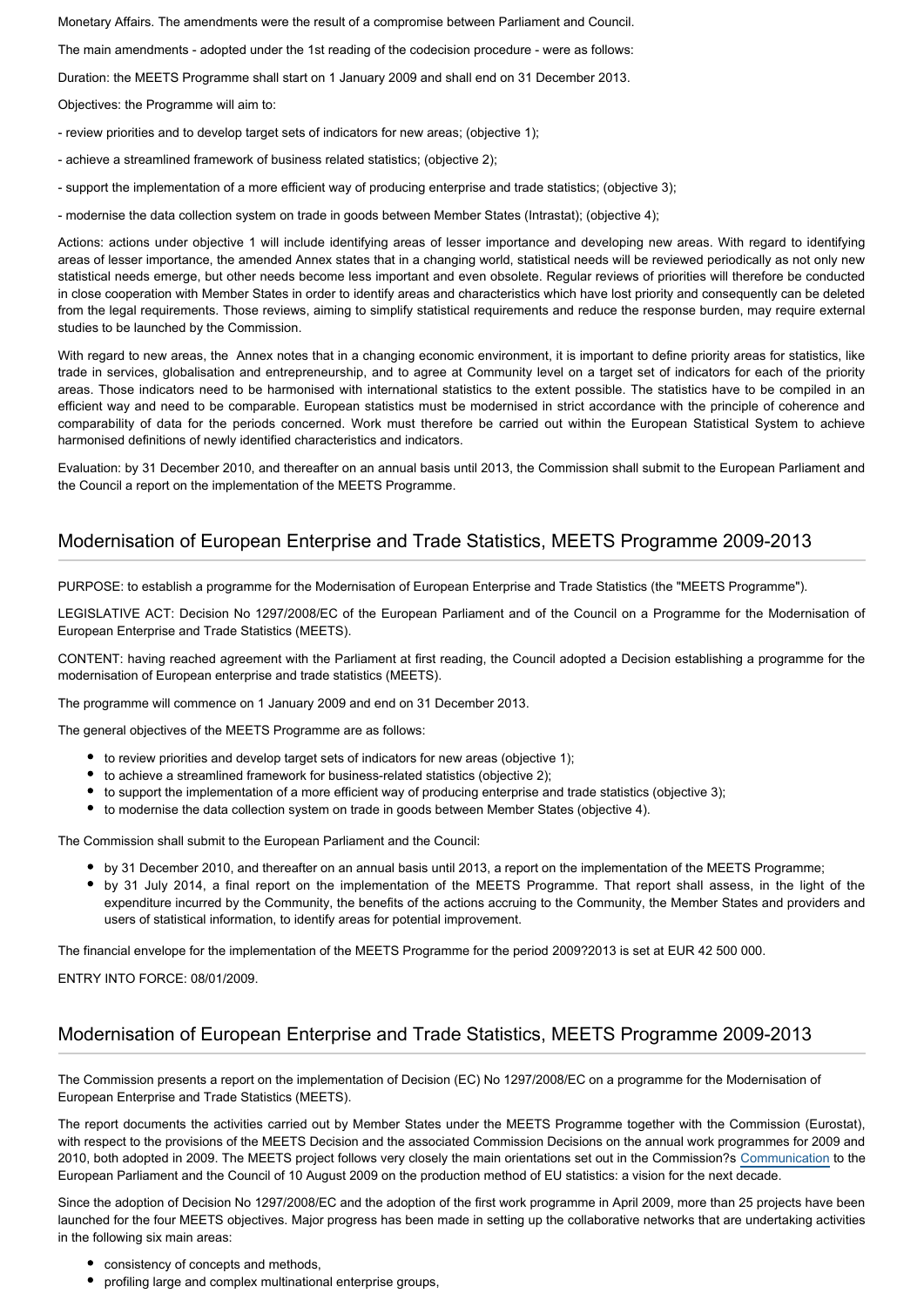- microdata-linking and data warehousing in statistical production,
- linking micro-data on ICT usage,
- methodology for modern business statistics and
- the use of administrative and accounting data.

In addition, several projects were launched to support the development and implementation of the EuroGroups Register in the Member States. It should be mentioned, however, that Member States have a limited absorption capacity as regards the additional co-ordination activities involved in the networks.

All the studies that were carried out and finalised will be evaluated together with the main stakeholders from Commission services and Member States. Developed methodologies will be piloted. The identification of areas of lesser importance will be further integrated into the general overall strategy of Eurostat on priority setting. This strategy is based on the [Communication](http://eur-lex.europa.eu/LexUriServ/LexUriServ.do?uri=COM:2006:0693:FIN:EN:PDF) on priority setting, simplification and reduction of response burden in the field of Community statistics.

Adequate EU funding has been guaranteed by two annual work programmes adopted by the Commission in order to help Member States to achieve the goals in respect of the reducing the burden on businesses and to help the European Statistical System in responding to new needs for statistical information. In total, EU funding amounted to around EUR 5 million and EUR 10 million for the 2009 and 2010 work programmes respectively, covering more than 25 projects. Grants, either through ESSnets or individual grants, were the most common instrument for financing the actions (around 90%).Thirty-one grants totalling around EUR 13.5m were co-financed and 13 external studies for a total of around EUR 1.5m were subcontracted. In addition, workshops and task forces were financed to develop the actions.

Owing to their complexity, all actions will be continued and more detailed information on the progress made will be provided in the annual reports, which will continue to be produced until 2013.

## Modernisation of European Enterprise and Trade Statistics, MEETS Programme 2009-2013

The Commission presents a report on the implementation of Decision No 1297/2008/EC on a Programme for the Modernisation of European Enterprise and Trade Statistics (MEETS), in accordance with its obligations under that Decision.

This report is the second such report to provide an overview of the progress made by the Member States and the Commission (Eurostat) in implementing the activities under the MEETS Programme since the previous reporting period. The emphasis in the first report was on the actions started and/or continued in the annual work programmes for 2009 and 2010. For these first two years, the level of implementation of MEETS operational credits was almost 80%. The principal explanation for this figure is the reduced ability of Member States to take part in EU projects after the economic and financial crisis of 2008.

This second report covers the initial main results achieved so far, as well as the major initiatives covered by the annual work programme for 2011, which was adopted in 2010.

Activities: the main pillars of the MEETS programme continue to be organised around the collaborative networks in the European Statistical System (ESS), known as 'ESSnets'. All of the eight planned ESSnets are now up and running, the last one having been launched in early 2011. As a result of the streamlining exercise, the 2011 work programme provides for a longer period of support to a number of these ESSnets in the form of multi-annual grants, in place of annual grants.

Funding has also been provided for the individual grant agreements concluded with National Statistical Institutes (NSIs), and a number of external studies were also contracted. Other projects are ongoing which have no financial implications or which are integrated into other activities.

In total, the EU budget for the 2011 work programme is set at a little over EUR 11 million, and it covers 19 annual actions plus the technical and administrative support needed to implement the programme. Grants, either through ESSnets or in the form of individual grants, remain the most common instrument for financing the actions (at around 90%).

The report discusses the initiatives and activities undertaken under the four main objectives. It notes that the MEETS Decision details the actions which are to be financed during the period covered by the programme. This justifies the relatively large number of initiatives undertaken in the first two years of the programme. However, one of the results of the economic and financial crisis of 2008 was a "saturation" of financing possibilities in the NSIs owing to the lack of human resources. Therefore, there was a need to streamline the programme by integrating certain initiatives and/or to focus them towards the six main areas organised through ESSnets: consistency of concepts and methods, EGR, profiling large and complex multinational enterprise groups, micro-data linking and data warehousing in statistical production, methodology for business statistics, and the use of administrative and accounting data.

The ESSnets that started in 2009 or early 2010 did a great deal of work, in particular on the EGR methodology, profiling and the use of administrative data. For the other main pillars of the MEETS programme (consistency of legal acts, data warehouse and data linking initiatives), the activities concerned preparatory work, putting the basic infrastructure in place (launching ESSnets, multi-beneficiary grant agreements, etc.) and creating networks of national experts.

In addition, financing via individual grants continued, mainly in order to accompany the progress in methodology and to test certain methodological recommendations, but also to develop tools for more efficient extraction, transmission and processing of data. A number of results are already available, but most actions are still ongoing.

It is important to regard all actions as inter-connected initiatives, so as to make the national procedures for the collection of enterprise and trade statistics more efficient. This requires a long-term commitment and constant monitoring. Further progress reports will therefore be provided in 2012 and 2013. The final evaluation will take place at the beginning of 2014.

## Modernisation of European Enterprise and Trade Statistics, MEETS Programme 2009-2013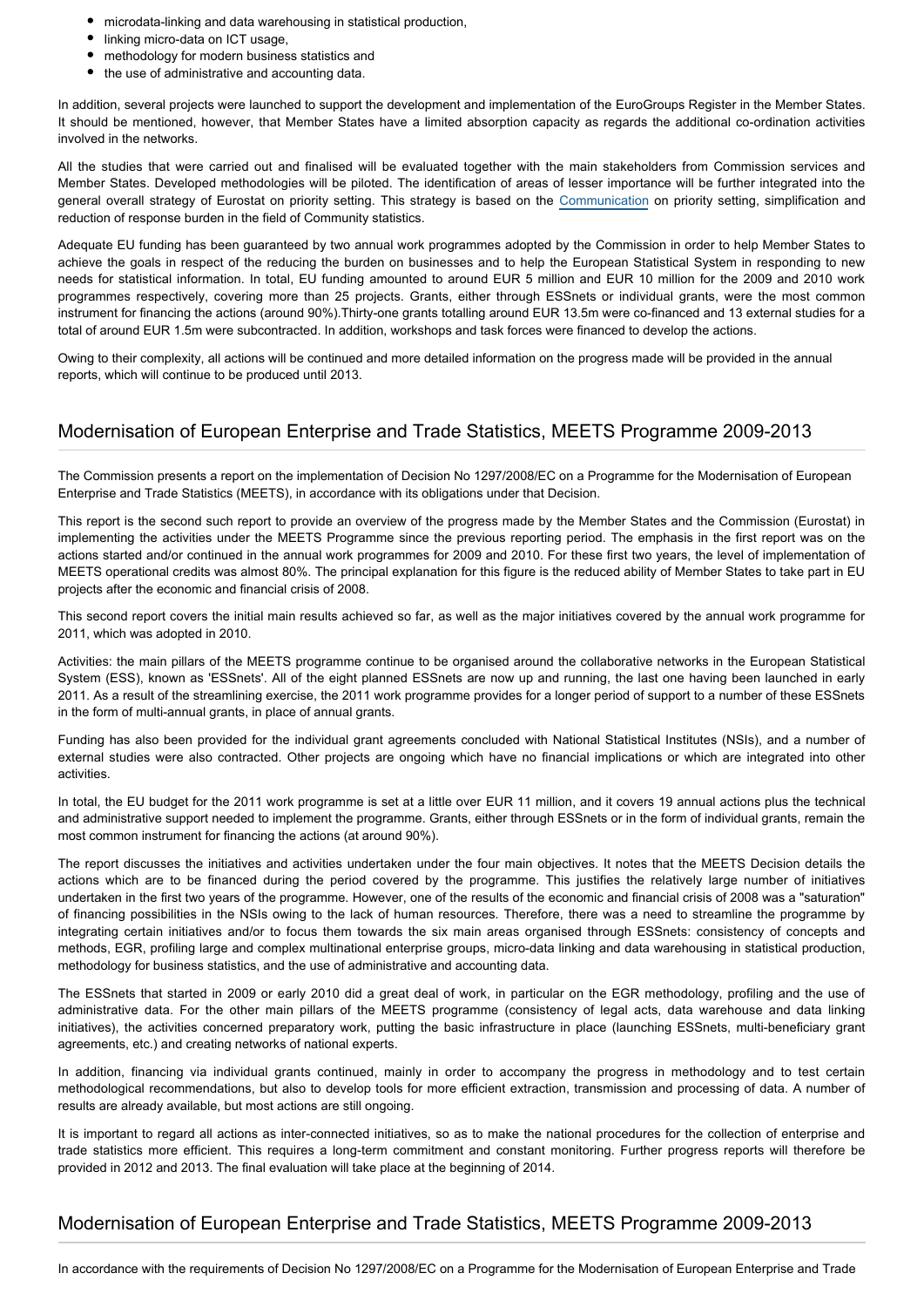Statistics (MEETS), the Commission presents its third annual report on the implementation of the MEETS Programme.

It recalls that the emphasis in the first report was on the actions started and/or continued in the annual work programmes for 2009 and 2010. The second report covered the initial main results achieved, as well as the major initiatives covered by the annual work programme for 2011, which was adopted in 2010. For 2011, the level of implementation of MEETS operational credits was 97%.

This third report provides an overview of the progress made by the Member States and the Commission (Eurostat) in implementing the activities under the MEETS Programme during 2012. All MEETS activities are in line with the strategy set out in the [Communication of August](http://www.eur-lex.europa.eu/LexUriServ/LexUriServ.do?uri=COM:2009:0404:FIN:EN:PDF) [2009](http://www.eur-lex.europa.eu/LexUriServ/LexUriServ.do?uri=COM:2009:0404:FIN:EN:PDF) from the Commission to the European Parliament and the Council on the production method of EU statistics: a vision for the next decade.

Activities in 2011: in 2011, consideration was given to streamlining the MEETS Programme as part of the wider discussion on negative priorities within the European Statistical System (ESS). This resulted in a number of MEETS actions being integrated.

The collaborative networks in the ESS, known as ESSnets, remain a major means of implementing the objectives of the MEETS Programme. ESSnets are a way to develop new projects where a few Member States interested in a specific field actively collaborate on common tasks and then disseminate the results to the non-participating Member States. This helps to harness synergies, save costs and share best practices, while developing specific actions that are beneficial for the ESS as a whole.

- All the ESSnets operating within the MEETS Programme were launched during the first three years of the Programme. The annual work programme for 2012 continued the actions started by these ESSnets for the modernisation of enterprise and trade statistics.
- In addition, further action was initiated in 2012 to help Member States achieve the goals of reducing the burden on businesses and, at the same time, enable the ESS to respond to new needs for statistical information.

Budget: in total, the EU budget for the 2012 work programme is set at nearly EUR 9 million, and it covers 17 annual actions, plus the necessary technical and administrative support to implement the programme. Grants, either through ESSnets or in the form of individual grants (at 82%), remain the most common instrument for financing the actions.

The MEETS Decision details the actions that are to be financed during the period covered by the programme. This substantiates the relatively large number of initiatives undertaken in the first two years of the programme. However, one of the outcomes of the economic and financial crisis of 2008 was a "saturation" of financing possibilities in the NSIs, due to the lack of human resources.

Therefore, there was a need to streamline the programme by integrating certain initiatives and/or focusing them on the six main areas organised through ESSnets, which are: (i) consistency of concepts and methods; (ii) Euro Groups Register (EGR); (iii) profiling large and complex multinational enterprise groups; (iv) micro-data linking and data warehousing in statistical production; methodology for business statistics; and (v) the use of administrative and accounting data.

Assessment:

- The ESSnets, especially those that started in 2009 and early 2010, have done sterling work, in particular on the EGR methodology, profiling and the use of administrative data. As far as the other main pillars of the MEETS programme (consistency of legal acts, data warehouse and data linking initiatives) are concerned, these activities are also now well on track. Whereas in 2011 they were still dealing with preparatory work, putting the basic infrastructure in place (launching ESSnets, multi-beneficiary grant agreements, etc.) and creating networks of national experts, in 2012, they have already started to produce practical results.
- In addition, financing through individual grants has continued, mainly in order to accompany the progress in methodology and to test certain methodological recommendations, but also to develop the tools to make extraction, transmission and processing of data more efficient. A number of results are already available, but most actions are still ongoing.

It is important to regard all actions as inter-connected initiatives, so as to ensure that the national procedures for the collection of enterprise and trade statistics become more efficient. This demanded a long-term commitment and constant monitoring.

The 2012 report is the last annual report of the MEETS programme. 2013 will be the last operational year of this programme. All actions will be finalised, and all of the concrete final results have to be available by 31 December 2013. The final report on the implementation of the MEETS programme to be submitted to the European Parliament and the Council by 31 July 2014 must therefore also include all of the actions and results of 2013. Furthermore, in the light of the expenditure incurred by the Community, the final report is required to assess the benefits of the actions that accrue to the Community, Member States and providers and users of statistical information, in order to identify areas for potential improvement.

## Modernisation of European Enterprise and Trade Statistics, MEETS Programme 2009-2013

The Commission presented its fourth and last report on the implementation of a Programme for the Modernisation of European Enterprise and Trade Statistics (MEETS).

Three reports have been published, covering the annual work programmes 2009 and 2010, 2011 and 2012. This report gives a final assessment of the implementation of the MEETS programme.

Level of participation and financing: the report notes that by the end of 2013, most projects had been finalised and most deliverables submitted. Over the period 2009-2013, the MEETS programme provided funding worth EUR 42.5 million to support development within several business and trade-related areas of statistics. The level of implementation of MEETS operational credits during that period was 87%.

Collaborative networks in the European Statistical System Networks (ESSnets), were a major means of implementing the objectives of the programme. In all, 23 out of 32 ESS members took part in at least one MEETS-financed ESSnet over the five years of the programme. Funding was also provided for individual grant agreements concluded with National Statistical Institutes (NSIs), and for some external studies carried out by contractors. By the end of 2013, 28 out of 32 members of the ESS had taken part in at least one of the individual grants of the MEETS programme.

Implementation of objectives: the MEETS programme was structured to achieve the following four main objectives, each of which included several projects: